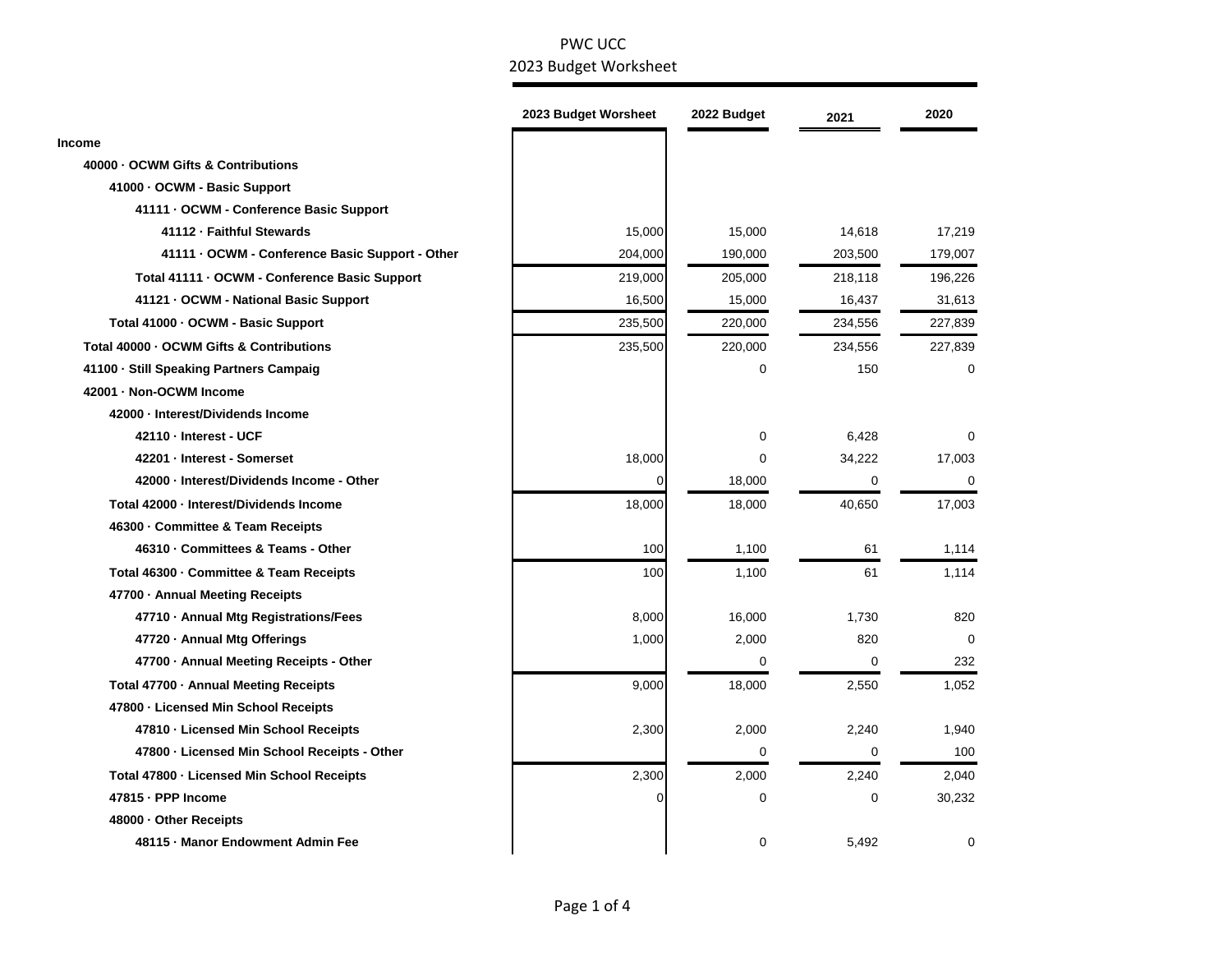|                                         | 2023 Budget Worsheet | 2022 Budget | 2021        | 2020        |
|-----------------------------------------|----------------------|-------------|-------------|-------------|
| 48190 - Income - Miscellaneous          |                      | $\mathbf 0$ | 48          | 2,123       |
| 48000 - Other Receipts - Other          | 0                    | 2,000       | 0           | 0           |
| Total 48000 - Other Receipts            | O                    | 2,000       | 5,539       | 2,123       |
| Total 42001 - Non-OCWM Income           | 29,400               | 41,100      | 51,190      | 53,564      |
| <b>Total Income</b>                     | 264,900              | 261,100     | 285,746     | 281,403     |
| <b>Gross Profit</b>                     | 264,900              | 261,100     | 285,746     | 281,403     |
| <b>Expense</b>                          |                      |             |             |             |
| 51000 - Payments to Nat'l UCC           |                      |             |             |             |
| 51121 - OCWM-National Basic Support Pmt | 16,500               | 15,000      | 16,437      | 31,613      |
| Total 51000 - Payments to Nat'l UCC     | 16,500               | 15,000      | 16,437      | 31,613      |
| 52000 · Salaries & Wages                |                      |             |             |             |
| 52110 · Salary - Conference Minister    | 53,265               | 51,714      | 58,292      | 58,292      |
| 52120 · Housing Allowance-Conf Minister | 35,300               | 34,272      | 34,272      | 34,272      |
| 52211 · Salary-Admin. Assistant         | 46,350               | 45,000      | 45,000      | 45,000      |
| 52221 · Salary-Assoc. for Youth Ministr | 2,000                | 7,548       | 5,661       | 7,548       |
| Total 52000 · Salaries & Wages          | 136,915              | 138,534     | 143,225     | 145,112     |
| 52300 - Payroll Taxes                   |                      |             |             |             |
| 52310 - FICA Payroll Taxes-Employer     | 10,680               | 10,578      | 3,876       | 4,020       |
| 66000 · Payroll Expenses                | 500                  | 0           | 284         | 502         |
| Total 52300 - Payroll Taxes             | 11,180               | 10,578      | 4,160       | 4,522       |
| 52400 · Employee Benefits               |                      |             |             |             |
| 52410 - Annuity-Conf. Minister          | 12,399               | 12,038      | 12,959      | 12,038      |
| 52411 - Health Ins-Conf Minister        | 15,500               | 13,770      | 16,168      | 12,567      |
| 52412 - Life & Disb Ins-Conf Minister   | 1,328                | 1,350       | 1,389       | 1,389       |
| 52420 - Annuity-Admin Assistant         | 2,200                | 2,200       | 2,250       | 2,200       |
| 52422 - Life & Disb Ins-Office Staff    | 0                    | 0           | 0           | $\mathbf 0$ |
| 52400 · Employee Benefits - Other       | $\Omega$             | $\mathbf 0$ | $\mathbf 0$ | $\mathbf 0$ |
| Total 52400 - Employee Benefits         | 31,427               | 29,358      | 32,766      | 28,194      |
| 52500 Other Personnel Costs             |                      |             |             |             |
| 52510 · Travel Expense-Conf Minister    | 8,000                | 7,000       | 6,134       | 5,275       |
| 52515 · Travel Expense-Youth Assoc      |                      | $\mathbf 0$ | $\mathbf 0$ | 148         |
| 52550 · Workers Comp Insurance          | 1,000                | 1,000       | 2,001       | 24          |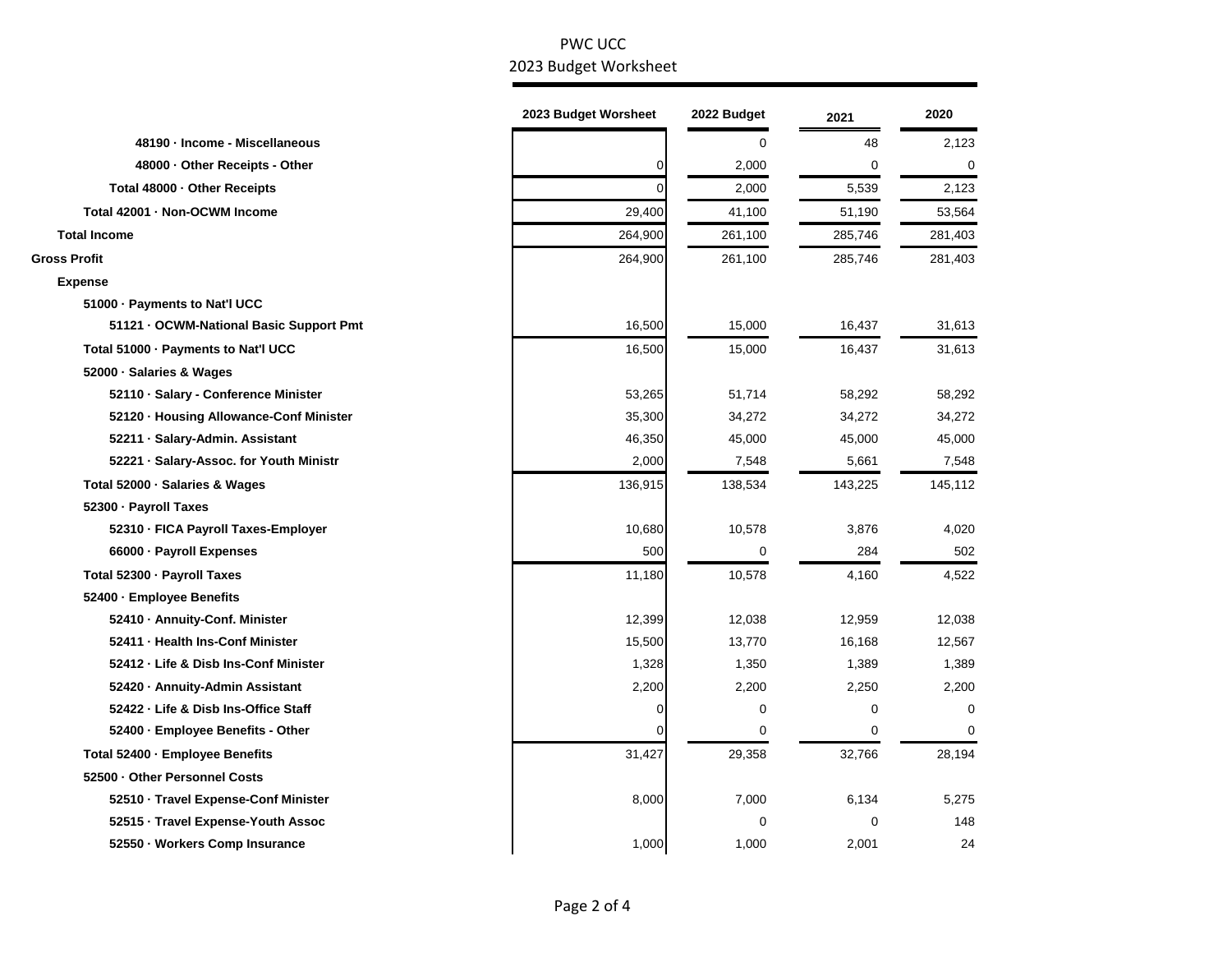| 0<br>160<br>0<br>52570 · Sabbatical reserve<br>Total 52500 - Other Personnel Costs<br>9,000<br>8,000<br>8,295<br>5,447<br>53000 - Office Expenses<br>53103 - Cell Phone<br>959<br>850<br>1,000<br>746<br>1,200<br>1,055<br>842<br>53120 · Office Supplies<br>1,300<br>750<br>750<br>1,400<br>606<br>53130 · Postage/Shipping/Courier<br>100<br>250<br>$\mathbf 0$<br>53135 - Publications & Printing Costs<br>$\Omega$<br>53210 - Computer Software/Hardware Cost<br>750<br>750<br>1,854<br>529 |
|-------------------------------------------------------------------------------------------------------------------------------------------------------------------------------------------------------------------------------------------------------------------------------------------------------------------------------------------------------------------------------------------------------------------------------------------------------------------------------------------------|
|                                                                                                                                                                                                                                                                                                                                                                                                                                                                                                 |
|                                                                                                                                                                                                                                                                                                                                                                                                                                                                                                 |
|                                                                                                                                                                                                                                                                                                                                                                                                                                                                                                 |
|                                                                                                                                                                                                                                                                                                                                                                                                                                                                                                 |
|                                                                                                                                                                                                                                                                                                                                                                                                                                                                                                 |
|                                                                                                                                                                                                                                                                                                                                                                                                                                                                                                 |
|                                                                                                                                                                                                                                                                                                                                                                                                                                                                                                 |
|                                                                                                                                                                                                                                                                                                                                                                                                                                                                                                 |
| 5<br>$\mathbf 0$<br>53229 - Office Expenses-Other<br>0<br>0                                                                                                                                                                                                                                                                                                                                                                                                                                     |
| 8,100<br>53230 · Rent expense<br>8,100<br>8,100<br>8,100                                                                                                                                                                                                                                                                                                                                                                                                                                        |
| 50<br>$\mathbf 0$<br>53310 · Subscription/Magazine/Publica<br>50<br>0                                                                                                                                                                                                                                                                                                                                                                                                                           |
| 53410 - License/Fees/Permits<br>222<br>250<br>250<br>0                                                                                                                                                                                                                                                                                                                                                                                                                                          |
| $\mathbf 0$<br>86<br>68<br>53000 - Office Expenses - Other                                                                                                                                                                                                                                                                                                                                                                                                                                      |
| Total 53000 - Office Expenses<br>12,050<br>12,450<br>13,246<br>11,327                                                                                                                                                                                                                                                                                                                                                                                                                           |
| 54000 - Repairs & Maintenance                                                                                                                                                                                                                                                                                                                                                                                                                                                                   |
| 3,800<br>3,600<br>3,725<br>4,123<br>54120 · R&M Computers                                                                                                                                                                                                                                                                                                                                                                                                                                       |
| 403<br>435<br>54170 - Lease/Rental Equip Contracts<br>400<br>0                                                                                                                                                                                                                                                                                                                                                                                                                                  |
| 4,200<br>3,600<br>4,128<br>4,558<br>Total 54000 - Repairs & Maintenance                                                                                                                                                                                                                                                                                                                                                                                                                         |
| 55000 Outside Professional Services                                                                                                                                                                                                                                                                                                                                                                                                                                                             |
| 0<br>4,800<br>55210 · Auditing & Accounting<br>0<br>4,648                                                                                                                                                                                                                                                                                                                                                                                                                                       |
| 2,500<br>$\mathbf 0$<br>55310 · Legal Fees<br>2,500<br>2,271                                                                                                                                                                                                                                                                                                                                                                                                                                    |
| 55420 · Web Site Maintenance Fees<br>400<br>422<br>1,100<br>1,056                                                                                                                                                                                                                                                                                                                                                                                                                               |
| Total 55000 - Outside Professional Services<br>2,900<br>5,222<br>3,600<br>7,975                                                                                                                                                                                                                                                                                                                                                                                                                 |
| 56000 · General Expenses                                                                                                                                                                                                                                                                                                                                                                                                                                                                        |
| 56110 - Council of Conf Ministers<br>3,800<br>4,000<br>3,785<br>3,787                                                                                                                                                                                                                                                                                                                                                                                                                           |
| 5,000<br>5,000<br>5,000<br>56120 · General Synod Delegates<br>5,000                                                                                                                                                                                                                                                                                                                                                                                                                             |
| 56160 · Insurance-Contents & Liability<br>8,000<br>5,500<br>5,554<br>1,165                                                                                                                                                                                                                                                                                                                                                                                                                      |
| 500<br>555<br>41<br>56190 Other General Expenses<br>500                                                                                                                                                                                                                                                                                                                                                                                                                                         |
| 17,300<br>Total 56000 · General Expenses<br>15,000<br>14,893<br>9,994                                                                                                                                                                                                                                                                                                                                                                                                                           |
| 57000 · Program Costs                                                                                                                                                                                                                                                                                                                                                                                                                                                                           |
| 57200 - Mission Partners                                                                                                                                                                                                                                                                                                                                                                                                                                                                        |
| 1,000<br>1,000<br>1,000<br>1,000<br>57210 - Lancaster Seminary                                                                                                                                                                                                                                                                                                                                                                                                                                  |